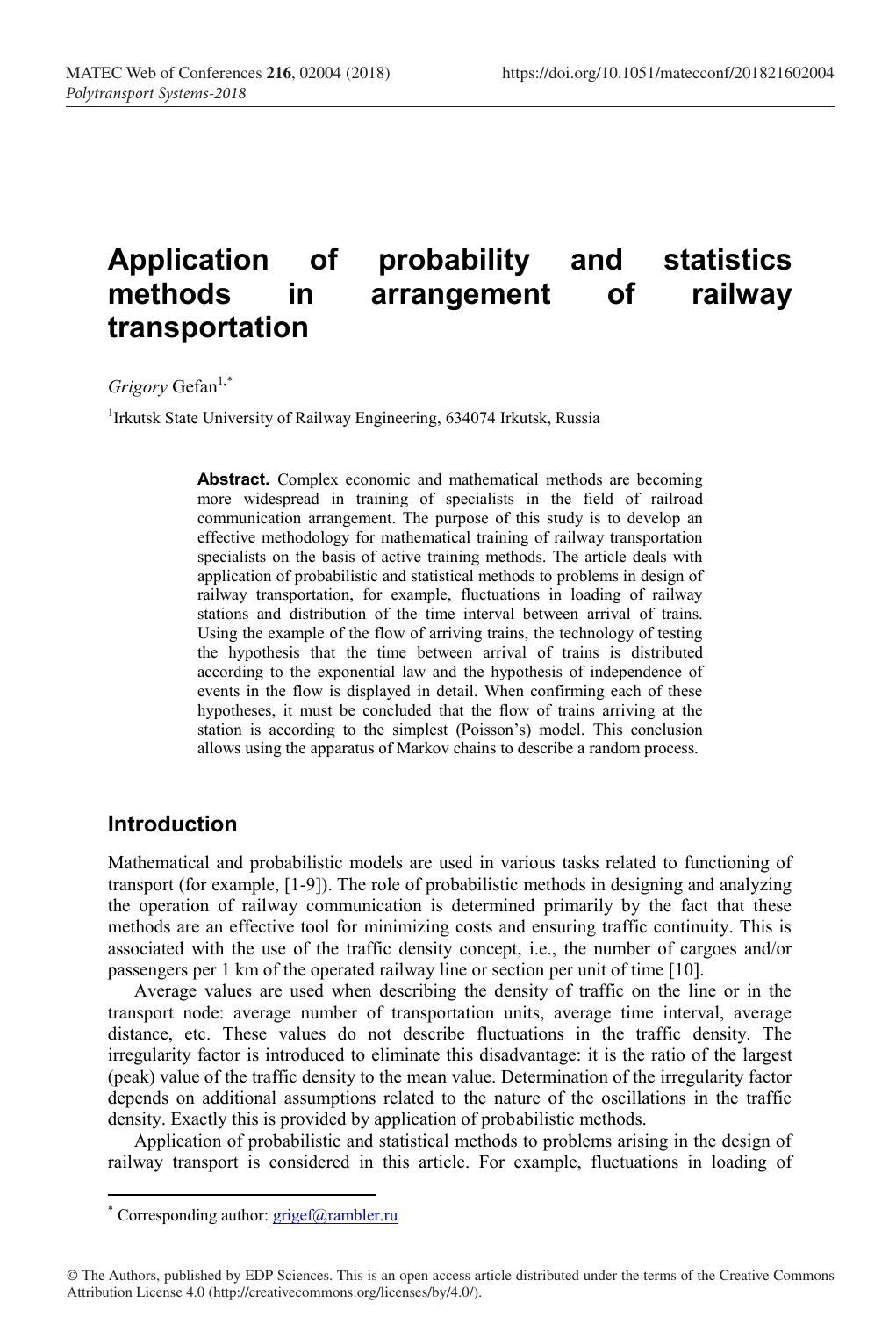railway stations, distribution of the time interval between arrival of trains are among the topics considered. The first works in the field of applying the probability theory to solve the problems of railway traffic appeared before the Second World War, and monographs [11, 12] covering many issues of the mathematical theory of transport flows were published in 1960's. Then, books of German and Polish authors [13, 10] appeared in translations into Russian.

Application of probabilistic and statistical methods in arrangement of transportation is considered from the standpoint of training railway transportation specialists in this article. One can improve the efficiency of training of specialists with the following: (1) when studying the probability theory and mathematical statistics, considering specific railway tasks; (2) by applying active training methods. This determines the novelty and the main study objective - to develop the efficient methodology for mathematical training of railway transportation specialists on the basis of active training methods (business games).

It is considered mandatory that the use of active training methods is consistent with the nature of the future professional tasks and the functions of trainee, including the nature of official and job relations (the so-called contextual training theory of A. A. Verbitsky [14]). In particular, when organizing business games, there should be a "simulation of the process of activity of managers and specialists of enterprises and organizations in developing managerial decisions" [15]. It is much more difficult to ensure this in teaching mathematics or physics than when teaching professional technical or economic disciplines.

As compared to the number of attempts to use business games in such areas as economics, management, pedagogy, psychology, engineering disciplines, military science, ecology, medicine, the use of business games in mathematics is scarce. There is experience of arranging business games in the simplest sections of probability theory for students of humanitarian specialties [16], on optimization of problems for future economists [17].

A business game is an imitative gaming method of active training. In this regard, a business game developer has two main tasks. First, they must create an imitation model that would reflect the actual reality that is relevant to the professional activities of the specialist to a certain extent. Secondly, a game model must be created, which is a description of the work of participants with the simulation model. Thus, both objective and social context of the specialist's professional activity is ensured [14]. The solution of two problems related to application of probabilistic and statistical methods in design of railway transportation is considered in this article as an example of the business game structure.

### **Study method. Imitation probabilistic model**

Let us briefly consider the essence of the probabilistic methodology as applied to the traffic density concept. One of the most important concepts of the probability theory and the theory of random processes, related, in particular, to operation of transport is the flow of events. It can be considered as a sequence of moments of onset of these events:  $t_1, \ldots, t_i, \ldots$  For example, it may be the moments when the train arrives at the station. It is commonly believed that simultaneous occurrence of events is almost impossible (in this case, the flow of events is called ordinary). The stationary flow assumption is accepted, which means that the probability of occurrence of an event in time  $t_1$  depends only on itself *t* , but does not depend on the time of beginning of this interval. Therefore, if occurrence of an event is reliable within a limited period of time  $\tau$ , then the probability of occurrence of this event in time *t*  $(0 < t < \tau)$  is equal to  $p(t) = t/\tau$ . If, during time  $\tau$ , each of the available *n* trains reliably arrived at the station, the probability of the event that exactly *k* trains ( $0 \le k \le n$ ) will arrive at the station within time t is determined by the Bernoulli formula [18]: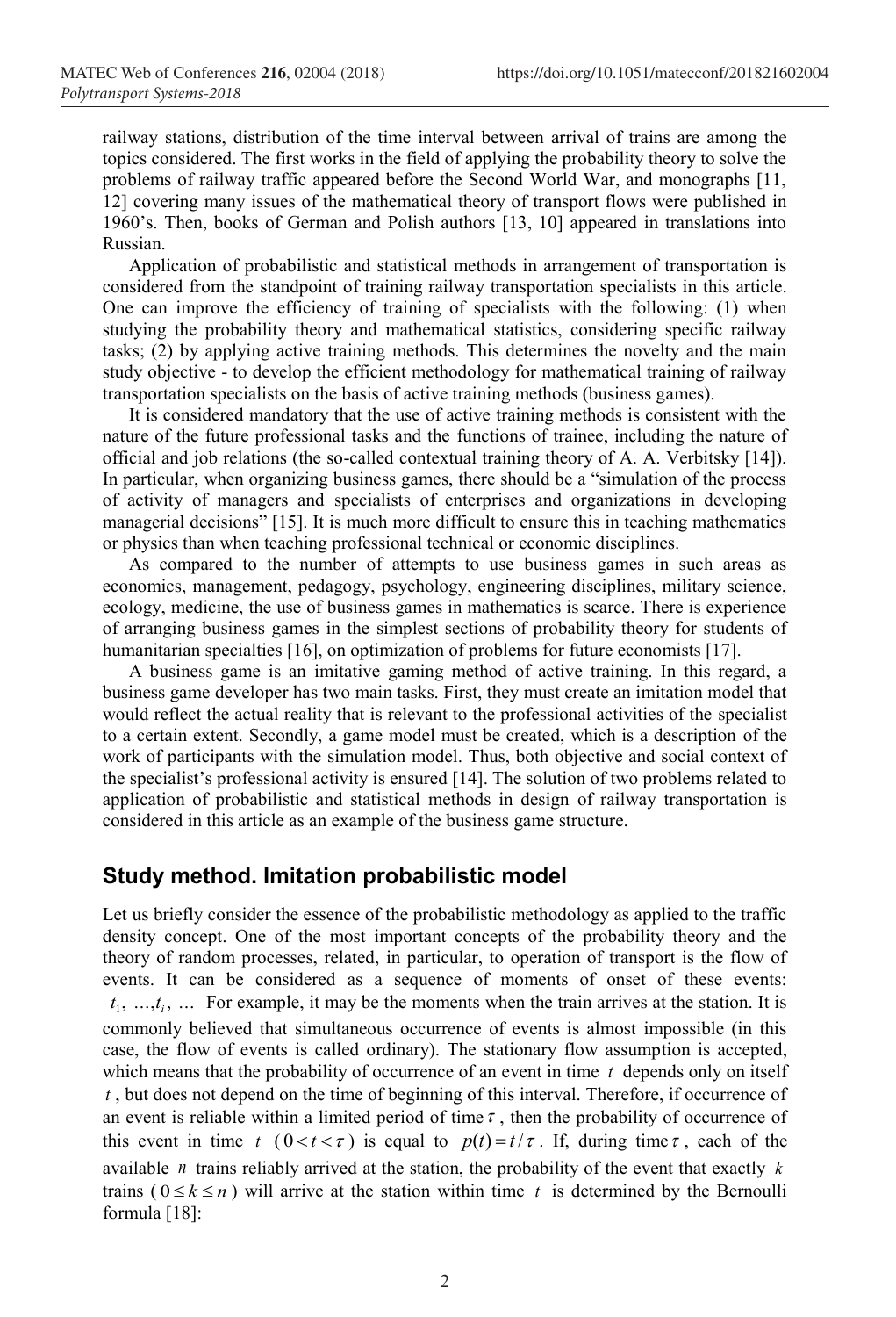$$
p_k(t) = C_n^k (t/\tau)^k (1-t/\tau)^{n-k} . \tag{1}
$$

If we consider the number of trains arriving at to the station within time  $t$  as a discrete random value *K*, then formula (1), with  $p_k(t) \equiv P(K = k)$ , will describe the binomial distribution.

However, binomial distribution of the number of events within the time interval is very inconvenient for use. It is distribution (1) with two parameters ( $n$  and  $t/\tau$ ). In practice, the possibility of replacing the binomial distribution by another distribution of a discrete random variable (the Poisson's distribution) is often used. As it is well known, the Poisson's distribution is the limiting case of binomial distribution as the number of tests tends to infinity and the probability of occurrence of an event in a separate test tends to zero [18]. Therefore, we must admit the following in the considered problem of the arrival of trains:  $n \rightarrow \infty$ ;  $t/\tau \rightarrow 0$ ;  $0 < nt/\tau = \lambda t < \infty$ . Practical research in the field of railway transport usually meets the following requirements  $n > 40$ ,  $t/\tau < 0.1$  [10]. Value  $\lambda = n/\tau$ represents the average intensity of onset of events (the average number of trains arriving per unit time), and value  $\lambda t$  is the average number of events occurring within the time interval with the duration of *t* . The very Poisson's distribution has the form of [18]

$$
P(X = k) = p_k(t) = \frac{(\lambda t)^k e^{-\lambda t}}{k!}, \quad k = 0, 1, ...
$$
 (2)

Unlike binomial distribution, this is a distribution with one parameter  $\lambda t$ , which makes composing of tables much easier.

Wide use of analytical methods for solving problems using queuing theory tools is possible when assuming the hypothesis of the flow of Poisson's applications. To do this, it is necessary to confirm the correspondence of the real empirical data to assume the socalled simplest flow of events, which has three properties. The first two properties (ordinariness and stationarity) have already been mentioned above. The third property is the absence of post-effect: events occur independently of each other; the onset of the event does not affect the onset of other events.

Substitution of the binomial distribution with the Poisson's distribution is the transition from the model in which  $n$  points are scattered over a segment of finite length  $\tau$  to the model with points scattered on the infinite time line with constant intensity  $\lambda$ . The Poisson's distribution of the number of trains arriving within interval *t* is the distribution describing an unlimited flow of events and arising in the event of rejection of the condition of a deterministic number of events in time  $\tau$ . The Poisson's flow is the simplest flow, i.e., stationary, ordinary flow without a post-effect.

Random value *T* , which is the time interval between onset of two events in the simplest flow, has the distribution function

$$
F(t) = P(T < t) = 1 - p_0(t) = 1 - e^{-\lambda t} \quad t > 0 \,,\tag{3}
$$

and the probability distribution density  $f(t) = F'(t) = \lambda e^{-\lambda t}$ ,  $t > 0$ .

Assuming that there is a simple flow of events, one can test the hypothesis of the exponential distribution of time between events. In this case, time between events has mathematical expectation  $M(T) = 1/\lambda$ , ( $\lambda$  the flow intensity), and the probability of hitting the random variable in interval  $(a, b)$  is equal to  $P(a < T < b) = e^{-\lambda a} - e^{-\lambda b}$ . Therefore, the statistic assessment of parameter  $\lambda$  will be the value opposite to the selected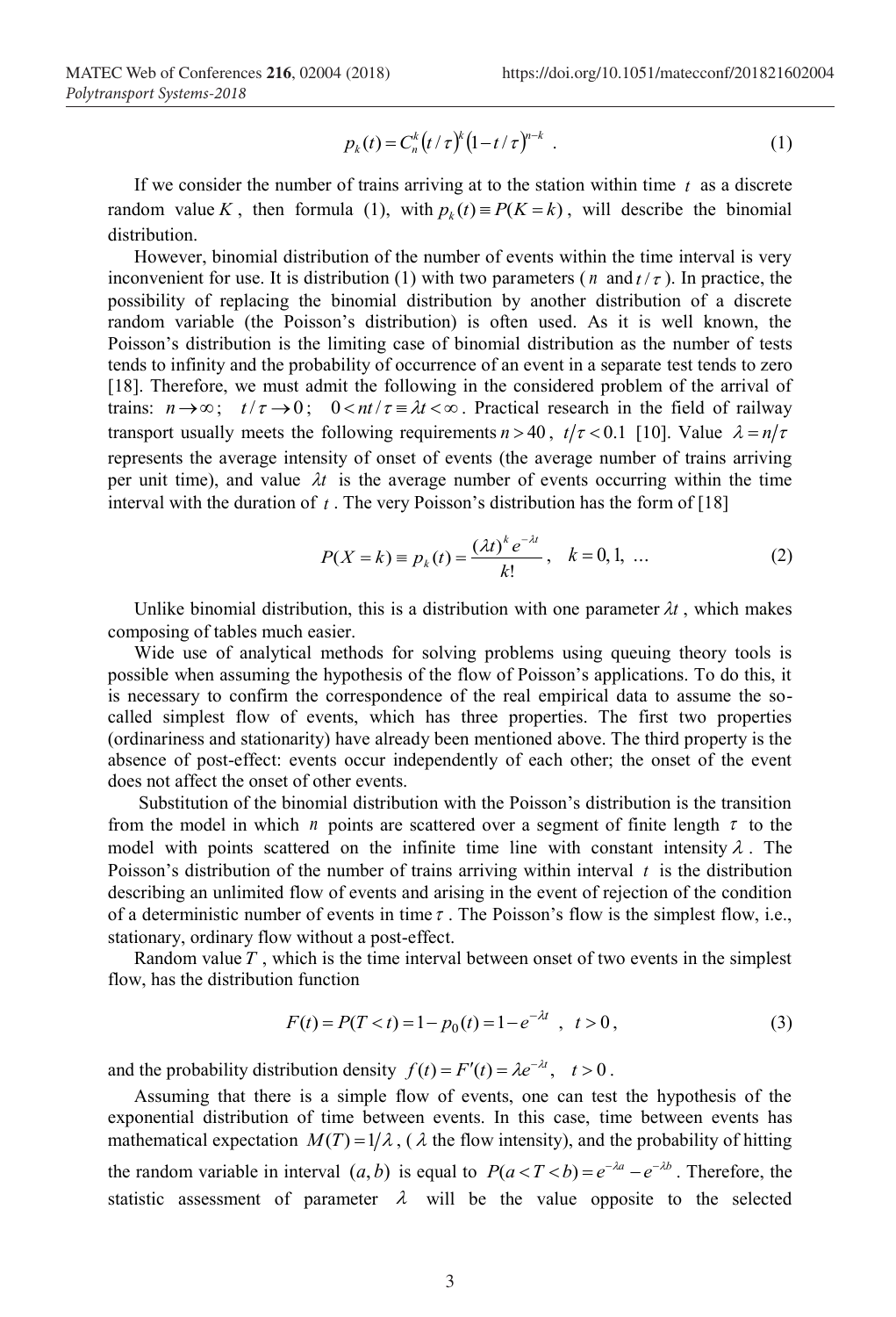mean  $\lambda^* = 1/t$ , and the theoretical frequency of hitting interval number *i* should be calculated by formula

$$
n'_{i} = n \bigg( e^{-\lambda^{*} t_{i-1} t_{i}} - e^{-\lambda^{*} t_{i+1} t_{i}} \bigg).
$$
 (4)

After this, the hypothesis of exponential distribution is tested using the Pearson's criterion. However, this is not yet equivalent to confirming the statistical hypothesis that the flow of events is the simplest (Poisson's) one. It is also required that all time intervals between events are independent random variables. Let us describe the procedure required [10]. Let the entire range of values of random variable *T* (the time interval between arrival of trains) be divided into partial intervals and the frequencies of hitting these intervals are known. Let us assume the following:

(a) the moment of arrival of this train is such that it is separated from the previous train by the time interval falling into partial interval *i* ;

(b) the moment of arrival of the next train is such that it is separated from this train by the time interval falling into partial interval  $j$ ;

The probability of event (a) may be assessed through its relative frequency as  $p_i^* = n_i/n$ ; the probability of event (b) may be assessed as  $p_j^* = n_j/n$ . The probability of the product of these events is assessed as  $p_{ij}^* = n_{ij}/n$ , where  $n_{ij}$  is the frequency of the event that for two "adjacent" observations, interval *i* will be followed by interval *j* . If events (a) and (b) are independent, then  $p_{ij} = p_i p_j$ . In other words, "empirical" frequencies of  $n_{ij}$ must be close to "theoretical" frequencies of  $n_i n_j/n$ . With that, the partial intervals should be selected so that the frequencies of hitting them are not low. It is believed [10] that each frequency should be not less than  $\sqrt{n}$ . Comparison of empirical and theoretical frequencies in this case can also be performed using the Pearson criterion.

#### **Source data and results**

Below is the solution of two problems related to application of probabilistic and statistical methods in design of railway transportation.

1. Trains arrive at the station in accordance with the Poisson's flow of events: on an average, within  $\tau$  hours, *n* trains arrive (i.e., the average arrival intensity is  $\lambda = n/\tau$ trains per hour), and the probabilities of arrival of *k* trains within 1 hour are distributed in accordance with the Poisson's law. It is required to make a decision on the need to build additional arrival and departure ways in accordance with the following criterion: the probability of arrival of 6 or more trains at the station within 1 hour should not exceed a certain critical value of  $p_{cr}$ .

For example, if for  $\tau = 16$  hours,  $n = 25$  trains arrive (i.e., the average arrival intensity will comprise  $\lambda = 25/16$  trains per hour), then the probability of arrival of 0 to 5 trains within 1 hour in accordance with formula (2) is equal to  $p_0(1) = 0.210$ ,  $p_1(1) = 0.328$ ,  $p_2(1) = 0.256$ ,  $p_3(1) = 0.133$ ,  $p_4(1) = 0.052$ ,  $p_5(1) = 0.016$ , and the probability of arrival of 6 and more trains at the station within 1 hour is equal to  $P(K \ge 6) = 1 - 0.995 = 0.005$ . If this value exceeds the critical probability value  $p_{cr}$ , then a decision must be made on the necessity of constructing additional arrival and departure tracks.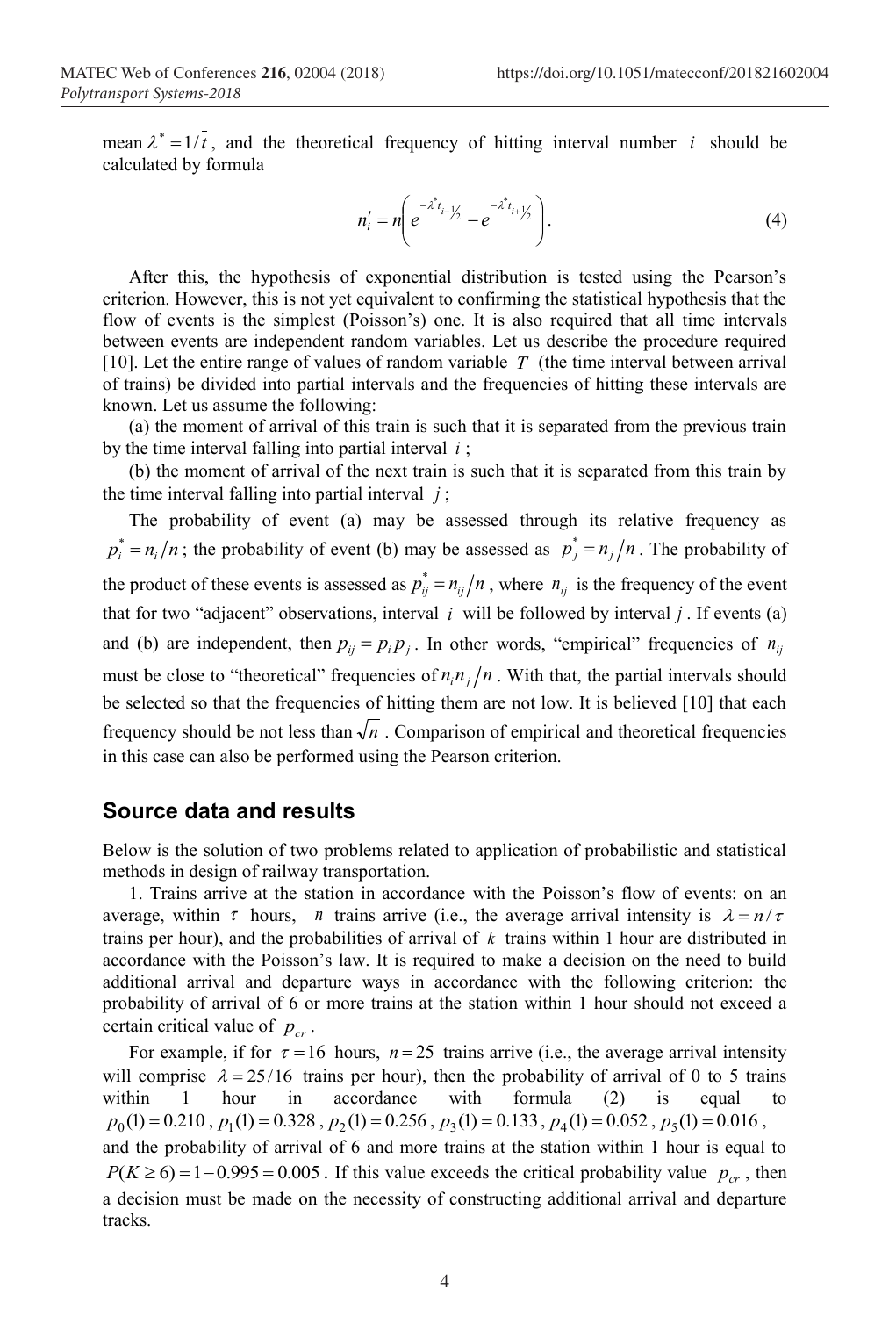2. Within a day, i.e., during the time of  $\tau = 1440$  minutes, *n* trains arrive at the station: intervals between consecutive arrival time values are known (each gap is calculated as the difference between the arrival time of the train and the arrival time of the previous train). Having input the partial intervals, the hypothesis that the time between arrival of trains is distributed according to the exponential law and the hypothesis of independence of events in the flow must be tested. When confirming each of these hypotheses, it must be concluded that the flow of trains arriving at the station is according to the simplest (Poisson's) model. This conclusion is important, as it allows using the apparatus of Markov chains to describe a random process.

| hours  | minutes | Interval (min) | hours | minutes | Interval (min)          | hours | minutes | Interval (min)          | hours           | minutes | Interval (min) |
|--------|---------|----------------|-------|---------|-------------------------|-------|---------|-------------------------|-----------------|---------|----------------|
| $00\,$ | 07      | 8              | 07    | 19      | 3                       | 14    | 23      | 75                      | 19              | 15      | 18             |
| $00\,$ | 14      | $\overline{7}$ | 07    | 29      | 10                      | 14    | 52      | 29                      | 19              | 27      | 12             |
| $00\,$ | 37      | 23             | 07    | 32      | $\mathfrak{Z}$          | 14    | 58      | 6                       | 19              | 33      | 6              |
| 01     | 03      | 26             | 07    | 37      | 5                       | 15    | 02      | $\overline{4}$          | 19              | 43      | 10             |
| 01     | 07      | $\overline{4}$ | 07    | 44      | $\overline{7}$          | 15    | 08      | 6                       | 19              | 58      | 15             |
| 01     | 19      | 12             | 08    | 24      | 40                      | 15    | 15      | $\overline{7}$          | 20              | 14      | 16             |
| 02     | 10      | 51             | 08    | 30      | 6                       | 16    | 01      | 46                      | 20              | 25      | 11             |
| 03     | 19      | 69             | 08    | 31      | $\mathbf{1}$            | 16    | 07      | 6                       | 20              | 44      | 19             |
| 04     | 23      | 64             | 08    | 57      | 26                      | 16    | 30      | 23                      | 20              | 59      | 15             |
| 05     | 16      | 53             | 09    | 02      | 5                       | 16    | 32      | $\overline{c}$          | $\overline{21}$ | 09      | 10             |
| 05     | 18      | $\sqrt{2}$     | 09    | 03      | $\mathbf{1}$            | 16    | 42      | 10                      | $\overline{21}$ | 45      | 36             |
| 05     | 32      | 14             | 09    | 26      | 23                      | 16    | 56      | 14                      | 22              | 01      | 16             |
| 05     | 58      | 26             | 09    | 46      | 20                      | 17    | $00\,$  | $\overline{4}$          | 22              | 21      | 20             |
| 05     | 59      | $\mathbf{1}$   | 10    | 18      | 32                      | 17    | 06      | 6                       | 22              | 27      | 6              |
| 06     | 04      | 5              | 10    | 39      | 21                      | 17    | 10      | $\overline{4}$          | 22              | 35      | 8              |
| 06     | 09      | 5              | 10    | 59      | 20                      | 18    | 08      | 58                      | 22              | 58      | 23             |
| 06     | 09      | $\overline{0}$ | 11    | 09      | 10                      | 18    | 16      | 8                       | 23              | 06      | 8              |
| 06     | 19      | 10             | 11    | 12      | $\overline{\mathbf{3}}$ | 18    | 41      | 25                      | 23              | 09      | $\mathfrak{Z}$ |
| 06     | 27      | 8              | 11    | 51      | 39                      | 18    | 43      | $\overline{\mathbf{c}}$ | 23              | 32      | 23             |
| 07     | 15      | 48             | 13    | 05      | 74                      | 18    | 48      | 5                       | 23              | 47      | 15             |
| 07     | 16      | $\mathbf{1}$   | 13    | 08      | $\overline{\mathbf{3}}$ | 18    | 57      | 9                       | 23              | 59      | 12             |

**Table 1.** Planned moments of arrival of trains at the station ( $n = 84$ ,  $\tau = 1440$ ).

The information on arrival of trains at the station (per day) is shown in Table 1. We could estimate the average time interval between the arrival of trains and the average intensity of events directly by this data. However, when testing the hypothesis of the distribution type, one will have to use the grouped data. Therefore, in order for the calculations to be internally consistent, let us assess the values of  $\overline{t}$  and  $\lambda$  after grouping the data into partial intervals. Let each interval have the duration of 4 min  $(0-4, 4-8, \ldots)$ . Let us calculate the frequencies of hitting  $t$  each interval. After this, we will get the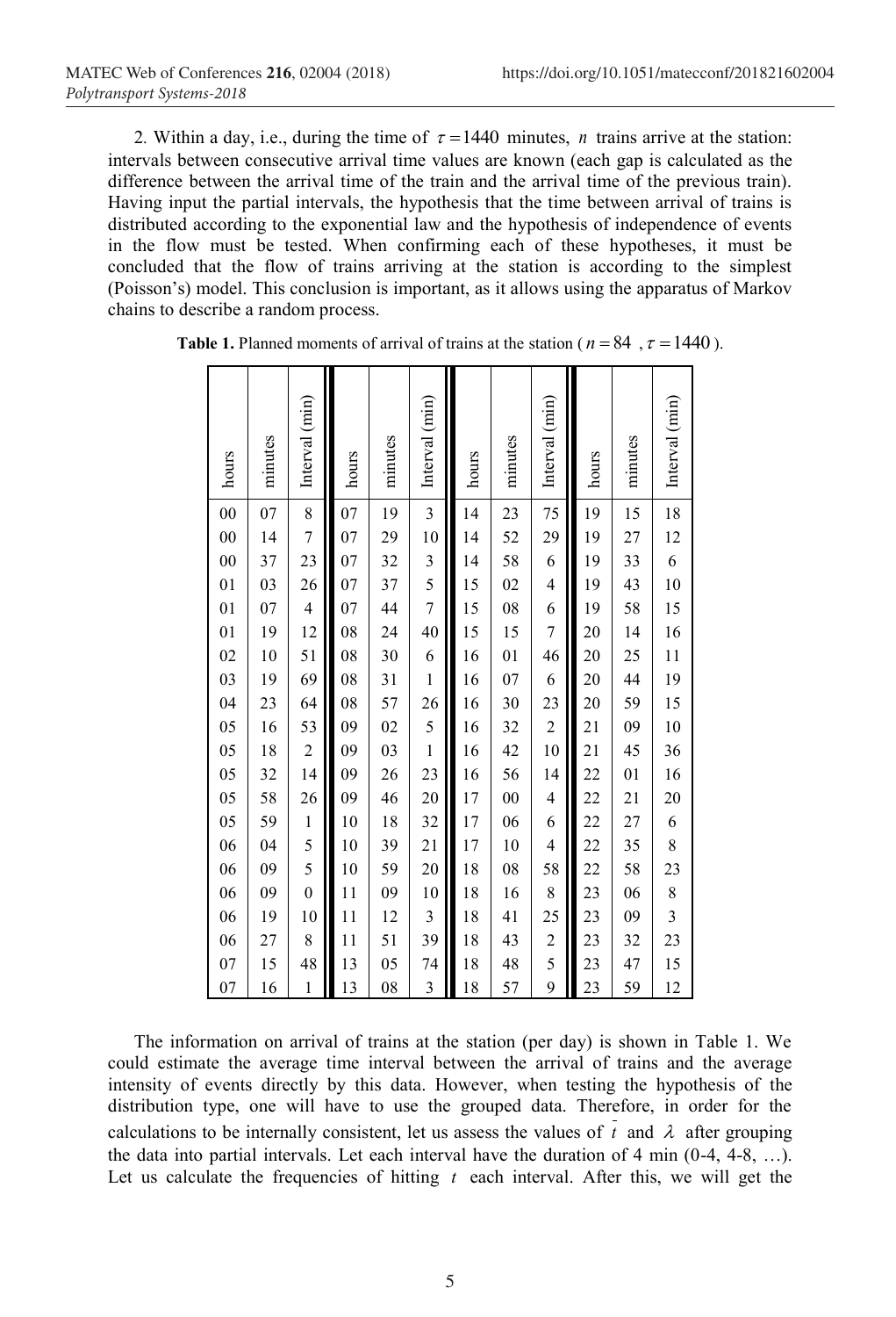assessment  $\bar{t} = \frac{1}{n} \sum_{i=1}^{k} t_i n_i = 16.57$ 1  $=$ *i*  $t = -\frac{1}{n} \sum_{i=1}^{n} t_i n_i = 16.57$ , where  $k = 19$  is the number of partial intervals,  $n_i$  are

empirical frequencies, and medium values of intervals are assumed as variants of  $t_i$ . Estimation of intensity of events is  $\lambda^* = 1/\overline{t} \approx 0.06$ . Now, let us calculate theoretical frequency (4) for each interval. Calculation of the Pearson criterion  $\chi^2 = \sum_{i=1}^k \frac{(n_i - n'_i)^2}{n'_i}$  $i=1$   $\cdots$  $i - n_i$ *n*  $\chi^{2} = \sum_{i}^{k} \frac{(n_{i} - n_{i}')^{2}}{l}$ 1

gives the value of 23.47 at critical point  $\chi^2_{cr}$  (0.05,17) = 27.59 (0.05 is the level of significance of the hypothesis, 17 is the number of degrees of freedom). The hypothesis is accepted: the time between arrival of trains is distributed according to the exponential law.

To test the second hypothesis, let us set three partial intervals (0-8, 8-20, 20-76) and calculate the frequencies of hitting them according to Table 1. Then, let us determine theoretical frequencies  $n'_{ii} = n_i n_i/n$  and empirical frequencies  $n_{ii}$  (Table 2).

| $n_{ii}/n'_{ii}$ | $i=1$    | $i = 2$ | $j=3$    | $n_i$    |
|------------------|----------|---------|----------|----------|
| $i=1$            | 17/16.30 | 7/10.13 | 13/10.57 | 37       |
| $i=2$            | 7/10.13  | 12/6.30 | 4/6.57   | 23       |
| $i=3$            | 13/10.57 | 4/6.57  | 7/6.86   | 24       |
| $n_i$            | 37       | 23      | 24       | $n = 84$ |

**Table 2.** Empirical  $n_{ij}$  and theoretical  $n'_{ij}$  frequencies.

The observed value of the criterion in our case is  $\chi^2 = 10.26$ . When determining the critical point of distribution  $\chi^2$ , it is necessary to determine the number of degrees of freedom. In this case, it is the number of frequencies  $n_{ij}$  independent of each other. For this, let us take 5 rigid links into consideration: the sum of frequencies in the first line; the sum of frequencies in the second line; the sum of frequencies in the first column; the sum of frequencies in the second column; total frequencies. Thus, the number of degrees of freedom is equal to  $m = 9-5 = 4$ . According to the level of significance  $\alpha = 0.05$ , critical point  $\chi^2_{cr}$  (0.05, 4) = 9.49 <  $\chi^2$ ; the hypothesis of independence of events in the flow must be rejected. However, with  $\alpha = 0.01$   $\chi^2_{cr}(0.01, 4) = 13.28 > \chi^2$ , the hypothesis of independence of events in the flow is accepted.

#### **Conclusion**

The recommended use of the aforementioned study is primarily related to improvement of mathematical training methods for railway transportation specialists. These materials can be used to develop business games and other methods of contextual training. The preferred method is to divide students into teams. 2-3 weeks prior to commencement of the game, captains are appointed from among the most enterprising students, who select the composition of the teams. The work with methodological material for the business game [19] begins, during which the captains distribute roles between team members. At the beginning of a business game, each team receives the source data (for joint analysis of the results, all teams should have the same data). On expiration of the time allotted for the task,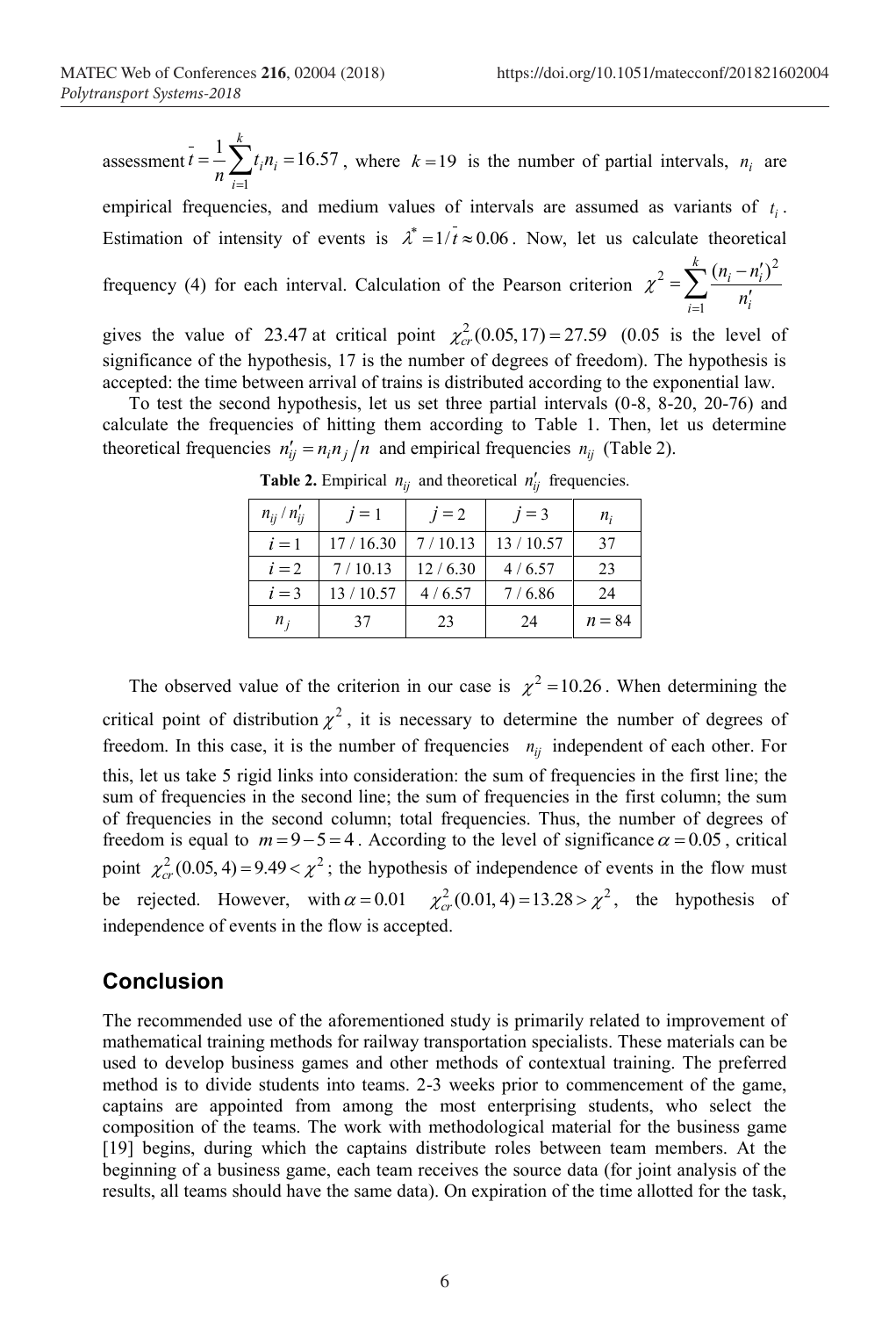each team presents the protocol on a special form. The teacher arranges comparison and analysis of the results of the teams and joint discussion of errors.

Results of pedagogical experiments [20] have shown that playing a business game using probabilistic and statistical methods significantly improves the quality of training, which is confirmed by the results of intermediate testing and final examination grades. Preparation and attitude of students towards a business game is significantly different from their attitude to traditional events (workshops, control and graphic works), which is explained by emergence of a new psychological situation. In the course of this event, students not only receive the skills of independent work with references, but are also trained in disciplined team work with distribution of roles, responsibility for results of the calculations and for the decisions made. This is an effective means of translating abstract theoretical knowledge into the activity context, which makes it possible to shorten the time required for gaining practical experience drastically.

## **References**

- 1. H.M. Repolho, A.P. Antunes, R.L. Church, Transportation Science, 47, 330–343 (2013).
- 2. D.V. Ratobylskaya, Mathematical Machines and Systems, **18**, 162-169 (2013) (in Russian).
- 3. G.B. Titov, Izvestia of Emperor Alexander I St. Petersburg State Transport University, **35**, 81-86 (2013) (in Russian).
- 4. A.V. Gasnikov, S.L. Klenov, E.A. Nurminskiy, Ya.A. Kholodov, N.B. Shamray, *Vvedenie v matematicheskoe modelirovanie transportnyh potokov* [Introduction to mathematical simulation of transport flows] (Moscow, 2013) (in Russian).
- 5. O.A. Sidorov, A.N. Smerdin, A.S. Golubkov, Izvestia Transsiba [Journal of Transsib Railway Studies], **31**, 123-131 (2017) (in Russian).
- 6. D.N. Shevchenko, Vestnik of BelSUT: Science and Transport, **35**, 37-39 (2017) (in Russian).
- 7. I.A. Elovoy, E.N. Potylkin, Vestnik of BelSUT: Science and Transport, **35**, 80-85 (2017) (in Russian).
- 8. A.A. Mihalchenko, E.P. Gurskiy, Vestnik of BelSUT: Science and Transport, **35**, 86- 90 (2017) (in Russian).
- 9. J. Shi, L. Yang, J. Yang, Z. Gao, Transportation Research Part B: Methodological, **110**, 26-59 (2018).
- 10. E. Vengerskiy, *Verojatnostnye metody v proektirovanii transporta* [Probabilistic methods in the design of transport] (Transport, Moscow, 1979) (in Russian).
- 11. F. Height, *Mathematical theories of traffic flow* (Academic Press Ink., New York-London, 1963).
- 12. W. Ashton*, The theory of road traffic flow* (Methuen, London-New York, 1966).
- 13. G. Pottgoff, *Uchenie o transportnyh potokah* [The doctrine on transport flows] (Transport, Moscow, 1975) (in Russian).
- 14. A.A. Verbickiy, *Aktivnoe obuchenie v vysshej shkole: kontekstnyj podhod* [Active learning in higher education: contextual approach] (Vysshaya shkola, Moscow, 1991) (in Russian).
- 15. Ya.M. Belchikov, M.M. Birshteyn, Delovye igry [Business games] (Avots, Riga, 1989) (in Russian).
- 16. O.N. Sakharova, Vestnik Vysshey Shkoly [High School Herald], **7**, 38-44 (2008) (in Russian).
- 17. M.B. Sukhanov, Izvestia: Herzen University Journal of Humanities & Science, **152**, 195-202 (2012) (in Russian).